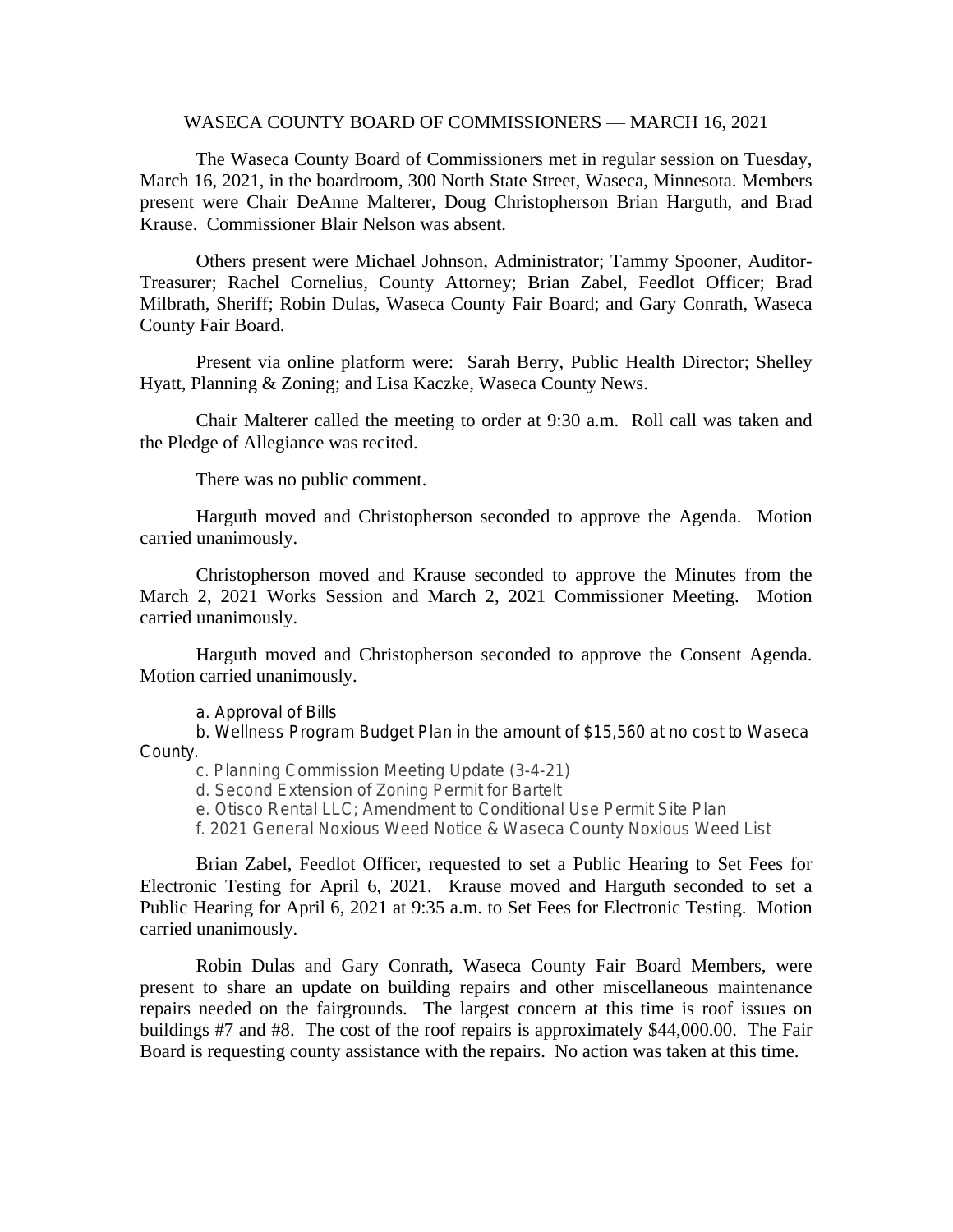Sarah Berry, Public Health Director, provided an update on Covid-19, vaccine clinics, contract tracing, metal health issues. Waseca County specific data was shared.

Michael Johnson, Administrator, provided an update on federal and state activities, as well as broadband concerns for unserved and underserved constituents.

Michael Johnson, Administrator, provided Human Resources updates and announcements. Michael requested action on a job description for a Highway Foreperson. This is not an additional position, it is reclassifying an existing position. Christopherson moved and Krause seconded to approve the job description and initiating recruitment. Motion carried unanimously.

Commissioner Reports were shared.

Having no further county board business, Krause moved and Harguth seconded the motion to adjourn the meeting. Motion carried unanimously and meeting adjourned at 11:28 a.m.

> DeAnne Malterer, Chairperson Waseca County Board of Commissioners

\_\_\_\_\_\_\_\_\_\_\_\_\_\_\_\_\_\_\_\_\_\_\_\_\_\_\_\_\_\_\_\_

ATTEST:

Tamara J. Spooner, Clerk Waseca County Auditor/Treasurer

\_\_\_\_\_\_\_\_\_\_\_\_\_\_\_\_\_\_\_\_\_\_\_\_\_\_\_\_\_

| The following bills were audited and allowed: |          |
|-----------------------------------------------|----------|
| A.H. HERMEL COMPANY                           | 537.75   |
| <b>AMAZON CAPITAL SERVICES</b>                | 35.70    |
| AMERICAN LEGAL PUBLISHING                     | 1,553.00 |
| AMERICAN SOLUTIONS FOR BUSINESS               | 1,307.54 |
| APG MEDIA OF SOUTHERN MN LLC                  | 45.75    |
| APH STORES, INC.                              | 178.29   |
| ARNOLD'S SUPPLY AND KLEENIT CO                | 136.00   |
| ASSOC OF MN COUNTIES ST. PAUL                 | 300.00   |
| <b>BAKER TILLY LLP</b>                        | 1,005.00 |
| <b>BLAIR NELSON</b>                           | 26.40    |
| <b>BOCKS SERVICE INC</b>                      | 1,828.82 |
| BRITTON PLUMBING & HEATING LLC                | 375.04   |
| <b>BUDACH IMPLEMENT INC</b>                   | 47.42    |
| CARDINAL HEALTH 110, LLC                      | 423.19   |
| <b>CDW GOVERNMENT INC</b>                     | 1,947.49 |
| CENTRAL STATES WIRE PROD INC                  | 3,160.05 |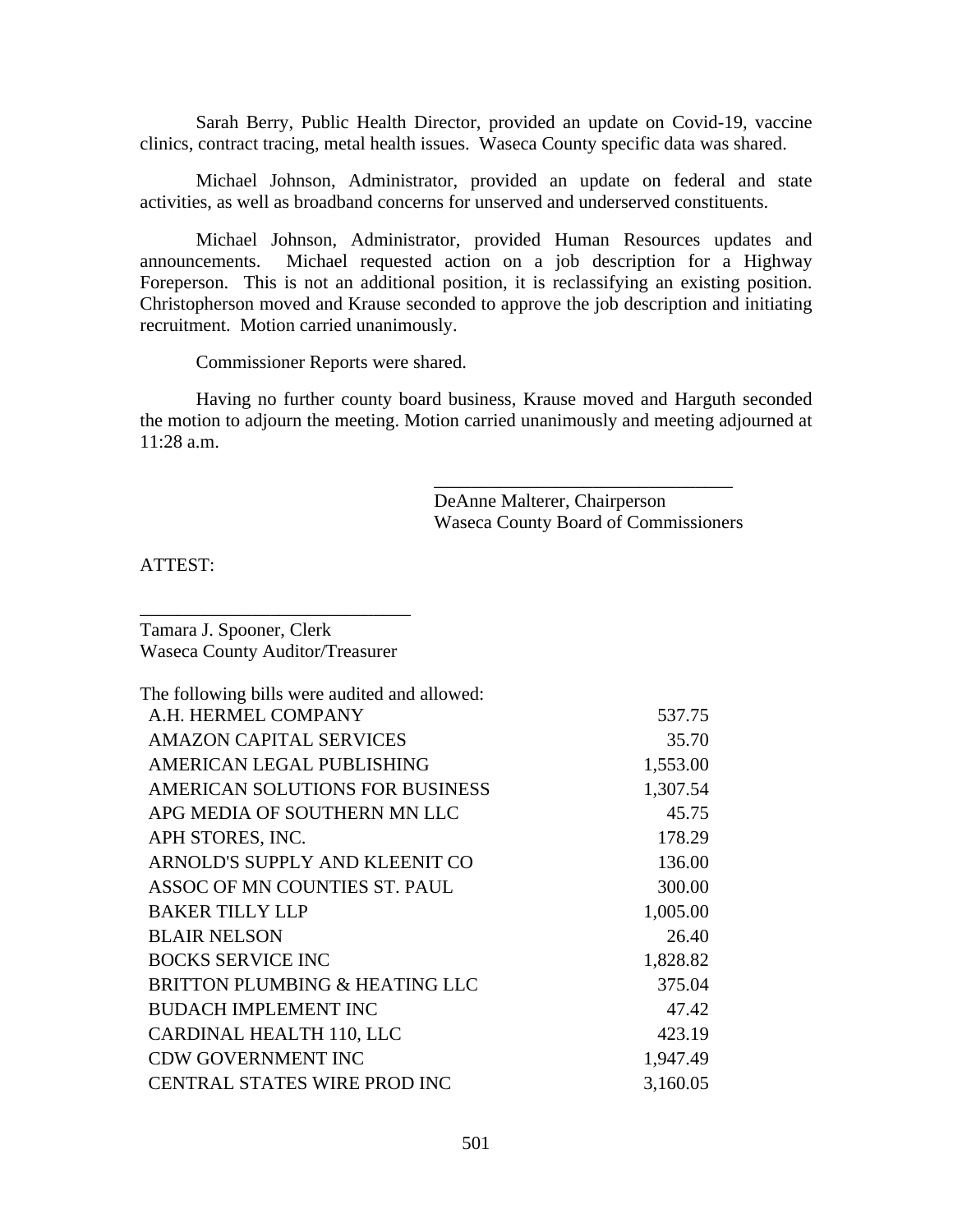| <b>CHRISTENSEN TIRE &amp; AUTO REPAIR</b> | 246.75    |
|-------------------------------------------|-----------|
| <b>COMMUNITY COMPLIANCE MONITORING</b>    | 598.00    |
| CRYSTEEL TRUCK EQUIPMENT                  | 70.00     |
| <b>DEANNE MALTERER</b>                    | 12.43     |
| DELL MARKETING L.P.                       | 8,260.48  |
| <b>DEML FORD INC</b>                      | 4,154.26  |
| <b>DENNIS FUNERAL HOMES</b>               | 1,860.00  |
| DENNISON TECHNOLOGY GROUP                 | 35.00     |
| <b>DUANE RATHMANN</b>                     | 81.12     |
| EMERGENCY AUTOMOTIVE TECHN, INC           | 10,751.44 |
| FIRST NATIONAL BANK OMAHA 7265            | 432.71    |
| <b>FIRST NATIONAL BANK 9593</b>           | 97.25     |
| FIRST NATIONAL BANK OMAHA 4669            | 308.00    |
| FIRST NATIONAL BANK OMAHA 9296            | 64.94     |
| FIRST NATIONAL BANK OMAHA 1325            | 102.99    |
| FIRST NATIONAL BANK OMAHA 1957            | 949.92    |
| FIRST NATIONAL BANK OMAHA 5215            | 477.00    |
| FIRST NATIONAL BANK OMAHA 5295            | 30.52     |
| FIRST NATIONAL BANK OMAHA 5348            | 166.18    |
| FIRST NATIONAL BANK OMAHA 5640            | 251.38    |
| FIRST NATIONAL BANK OMAHA 6742            | 38.36     |
| FIRST NATIONAL BANK OMAHA 6755            | 117.89    |
| FIRST NATIONAL BANK OMAHA 6908            | 36.62     |
| FIRST NATIONAL BANK OMAHA 8006            | 410.60    |
| FIRST NATIONAL BANK OMAHA 8263            | 501.41    |
| FIRST NATIONAL BANK OMAHA 8264            | 1,165.86  |
| <b>HOUSTON ENGINEERING INC</b>            | 4,035.50  |
| <b>HUMBOLDT MFG CO</b>                    | 31.83     |
| <b>IDENTISYS, INC</b>                     | 293.61    |
| INNOVATIVE OFFICE SOLUTIONS LLC           | 1,106.30  |
| <b>JANE T HOFMEISTER</b>                  | 182.00    |
| <b>JANESVILLE HARDWARE LLC</b>            | 85.76     |
| <b>JANESVILLE TIRE SERVICE</b>            | 567.00    |
| <b>JESSE JENNINGS</b>                     | 118.00    |
| <b>JOBS PLUS INC</b>                      | 213.38    |
| <b>JOEL D EATON</b>                       | 330.00    |
| <b>LEON SCHOENROCK</b>                    | 95.68     |
| <b>LESUEUR COUNTY SHERIFF'S OFFICE</b>    | 110.00    |
| <b>LOFFLER</b>                            | 169.85    |
| <b>MACPO JACKSON CO</b>                   | 780.00    |
| <b>MARK BEHRENDS</b>                      | 946.70    |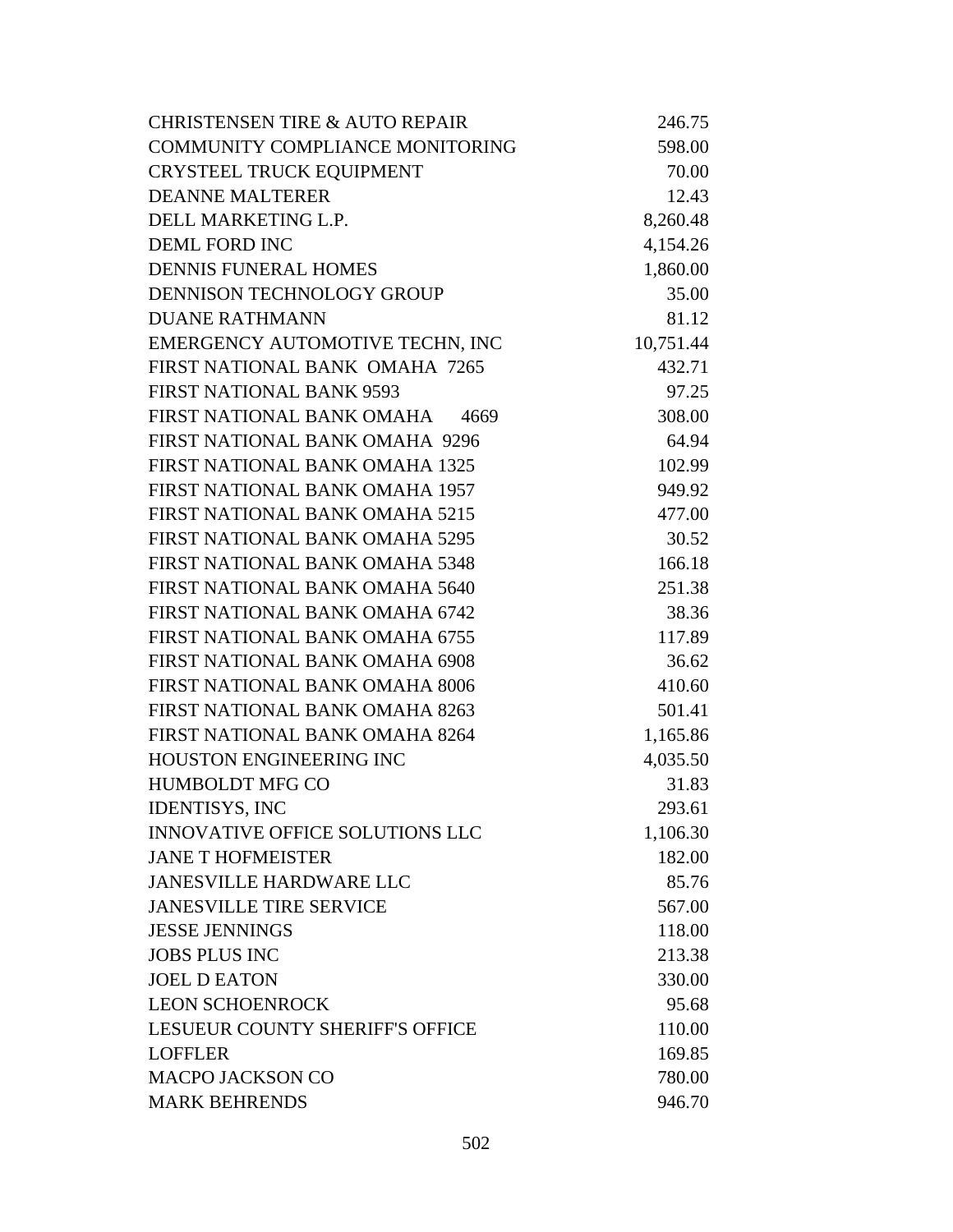| <b>MARK SOMMERS</b>                      | 90.42     |
|------------------------------------------|-----------|
| <b>MARVIN PEARSON</b>                    | 94.34     |
| <b>MATHESON</b>                          | 47.00     |
| MEI TOTAL ELEVATOR SOLUTIONS             | 731.55    |
| MENARDS-MANKATO                          | 53.88     |
| MIDWEST MONITORING & SURVEILLANCE        | 126.25    |
| MIDWEST MOTOR SUPPLY CO INC              | 89.96     |
| MN ASSOC FOR CHILDREN'S MENTAL HEALTH    | 2,000.00  |
| MN COUNTIES COMPUTER COOP                | 95.00     |
| MN ENVIRONMENTAL HEALTH ASSOC            | 40.00     |
| <b>NUSS TRUCK GROUP INC</b>              | 8,433.94  |
| OVERHEAD DOOR CO OF MANKATO INC          | 1,354.40  |
| OWATONNA METAL RECYCLING INC.            | 46.80     |
| PATTON HOVERSTEN & BERG PA               | 550.00    |
| PEMBERTON, SORLIE, RUFER & KERCHNER PLLP | 707.00    |
| <b>RICHARD POSSIN</b>                    | 96.24     |
| RINKE-NOONAN ATTORNEYS AT LAW            | 3,315.00  |
| RIVER BEND BUSINESS PRODUCTS             | 104.38    |
| <b>ROBERT HANSEN</b>                     | 221.62    |
| <b>ROBERT VOGELSANG</b>                  | 100.72    |
| <b>RODNEY BORN</b>                       | 82.80     |
| RUPP ANDERSON SQUIRES & WALDSPURGER PA   | 60.00     |
| <b>RUSSELL J FREDERICK</b>               | 83.47     |
| <b>SANOFI PASTEUR INC</b>                | 691.67    |
| <b>SCHOOL DIST 761 OWATONNA</b>          | 100.00    |
| <b>SIWEK LUMBER &amp; MILLWORK</b>       | 400.00    |
| SOUTH CENTRAL SERVICE COOP               | 1,825.00  |
| SOUTHERN MINNESOTA INSPECTION CO LLC     | 1,017.80  |
| <b>SPORTSMAN STOP</b>                    | 253.64    |
| <b>STEELE CO DETENTION CENTER</b>        | 1,092.50  |
| STEPHANIE ROEMHILDT                      | 167.50    |
| <b>STREICHERS</b>                        | 1,410.16  |
| <b>THOMPSON SANITATION</b>               | 12,050.33 |
| <b>TOPPERS PLUS INC</b>                  | 196.50    |
| VINSON PLUMBING & HEATING INC            | 227.96    |
| <b>VOIANCE LANGUAGE SERVICES LLC</b>     | 44.02     |
| <b>WASECA GLASS INC</b>                  | 624.23    |
| <b>WASECA HARDWARE LLC</b>               | 430.18    |
| <b>WASECA HARDWARE LLC</b>               | 76.94     |
| <b>WASECA MOTOR CO</b>                   | 194.50    |
| <b>WASECA SAND &amp; GRAVEL INC</b>      | 171.80    |